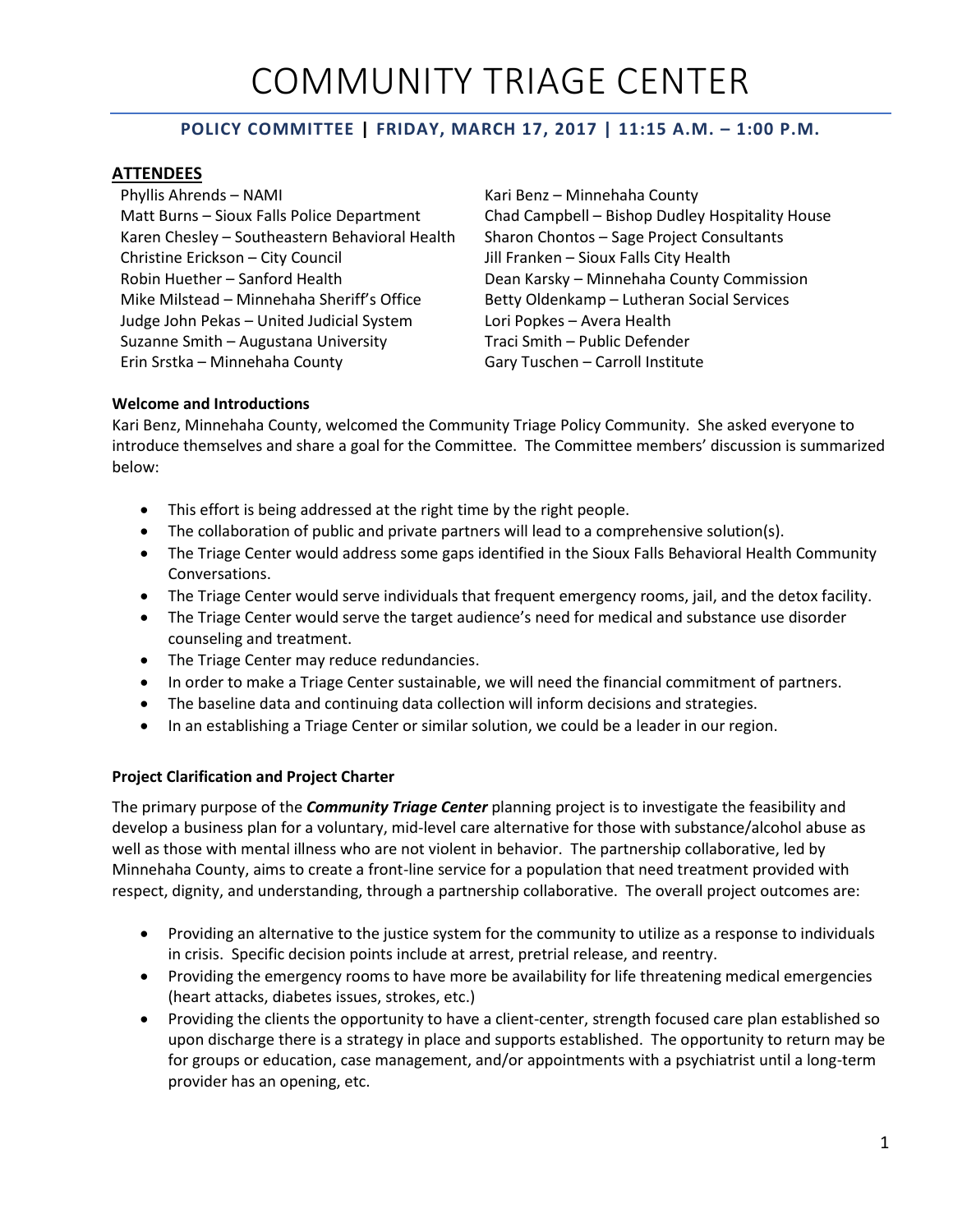Providing the opportunity for our community to come together and have the CTC as a beacon of love and hope for all members of this city/county/community.

The primary purpose of the *Policy Committee* is to:

- Receive education and training through formal training sessions and on-site visits.
- Develop an implementation plan. Decisions and deliverables include but are not limited to: target audience/patient profile, referral processes, services, staffing, location, financial model, gap identification and resolution, and length of stay.
- Build a database, collect baseline data, and track data going forward of the CTC's progress and community impact.

Decisions and deliverables include but are not limited to: target audience/patient profile, referral processes, services, staffing, location, financial model, gap identification and resolution, and length of stay.

The Policy Committee will be basing its work on the following models:

- MacArthur Foundation; Safety and Justice Challenge<http://www.safetyandjusticechallenge.org/>
- Sequential Intercept Mapping [https://www.prainc.com/what-exactly-is-a-sequential-intercept](https://www.prainc.com/what-exactly-is-a-sequential-intercept-mapping/)[mapping/](https://www.prainc.com/what-exactly-is-a-sequential-intercept-mapping/)
- Step Up Together <https://stepuptogether.org/toolkit>
- Data Driven Justice Initiative [http://www.naco.org/resources/programs-and-services/data-driven](http://www.naco.org/resources/programs-and-services/data-driven-justice)**[justice](http://www.naco.org/resources/programs-and-services/data-driven-justice)**

The planning efforts are supported through a Safety and Justice Challenge Grant supported by the John D. and Catherine T. MacArthur Foundation. [http://www.safetyandjusticechallenge.org/challenge-site/minnehaha](http://www.safetyandjusticechallenge.org/challenge-site/minnehaha-county-sd/)[county-sd/](http://www.safetyandjusticechallenge.org/challenge-site/minnehaha-county-sd/) Minnehaha County and the Committee are grateful for their support.

The structure of the grant effort is the following:

- Minnehaha County grant fiscal agent
- Policy Committee
	- $\circ$  Receive education and training through formal training sessions and on-site visits.
	- $\circ$  Develop an implementation plan. Decisions and deliverables include but are not limited to: target audience/patient profile, referral processes, services, staffing, location, financial model, gap identification and resolution, and length of stay.
	- o Build a database, collect baseline data, and track data going forward of the CTC's progress and community impact.
- Operations Committee
	- o Provide tactical advice and planning.
	- o Assist in development of business and implementation plans.
- Augustana University data collection, analysis, and reporting
- Sage Project Consultants meeting facilitation, implementation plan development

The timeline of the project is outlined below:

| Policy Committee Meeting 1                         | March 17, 2017      |
|----------------------------------------------------|---------------------|
| <b>Site Visits</b>                                 | April and May, 2017 |
| Sequential Intercept Mapping Training              | To be determined    |
| Data Report                                        | June 2017           |
| <b>Policy Committee Meeting 2</b>                  | June 2017           |
| <b>Operations Committee Meeting(s)</b>             | July - July, 2017   |
| <b>Business and Financial Plan Scenarios Draft</b> | August 2017         |
| <b>Policy Committee Meeting 2</b>                  | September 2017      |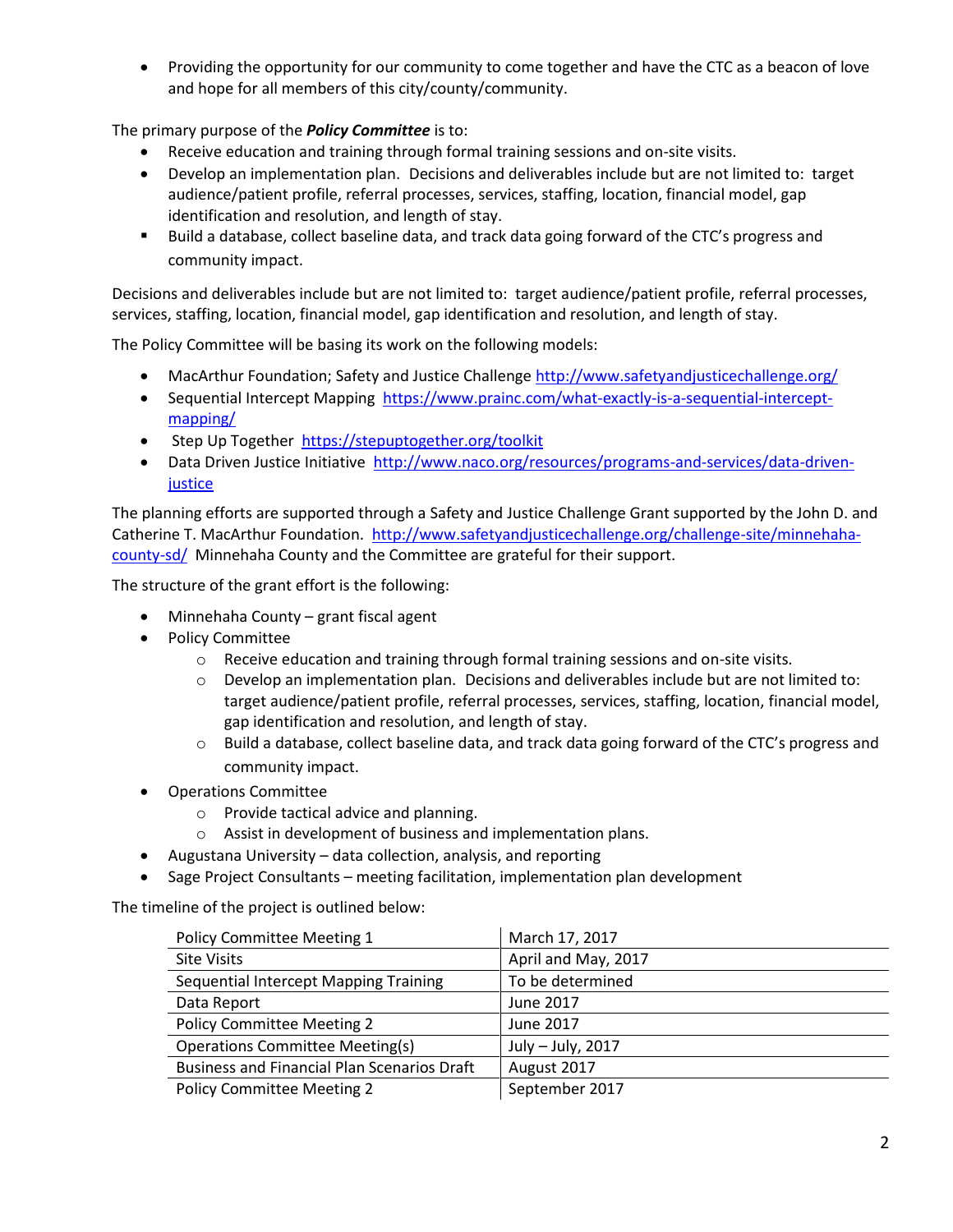## **Site Visits**

Erin Srstka, Minnehaha County, explained that everyone listed on the Policy Committee charter can travel on one site visit on the project budget. If Committee members wish to go on a second site visit or have a staff member attend in addition to the Committee member, the travel expenses must be paid from their agency's budget.

The four site visits will be the following:

| Miami-Dade, Florida               | CJ or HS System formed | Week of May $1^{st}$ or May $15^{th}$               |
|-----------------------------------|------------------------|-----------------------------------------------------|
| Bexar County, Texas (San Antonio) | CJ or HS System origin | May $15^{th}$ (travel out May $14^{th}$ )           |
| Las Vegas, Nevada                 | Health System origin   | Week of May 1 <sup>st</sup> or May 15 <sup>th</sup> |
| Salt Lake City, Utah              | Health System origin   | Week of April 24th                                  |

It is recommended the program or service professional go to San Antonio or Miami. For medical professionals or mental health service providers, both Las Vegas or Salt Lake City are good choices. Send Erin the top two choices for a site visit by March 27<sup>th</sup>.

Within one week of the site visit, please send Sharon your homework which will include:

- 1. Business infrastructure your comments or thoughts on how it is structured. Below are just some suggested topics to touch on.
	- a. Funding
	- b. Organizational structure
	- c. Inter-agency agreements
	- d. Key Community Relationships (formal or informal)
- 2. Programs and Services your comments or thoughts on what services/programs are offered and how they are utilized. Below are just some suggested topics to touch on.
	- a. Continuum
	- b. Target population
	- c. LOS
	- d. Referral
	- e. Process
	- f. Policies and procures
	- g. Cultural focuses/aspects
- 3. What do you want to bring back here? Why?
- 4. For Medical/Detox- accreditation info
- 5. Your Thoughts

At the end of the site visit day, a group recap will be facilitated to capture at least three highlights of the facility, process, and model.

## **Operations Committee Recommendations**

An Operations Committee has been convened to develop tactical recommendations for the Policy Committee to review and consider. Refer to attachment. Kari overviewed their recommendations thus far. Kari highlighted a triage model will be a cultural change. The target population will be homeless individuals and individuals who are chemically dependent. There are special populations, such as youth, that were considered but specific recommendations are pending based on data analysis. The Operations Committee aims to be innovative and not reinvent any system or service.